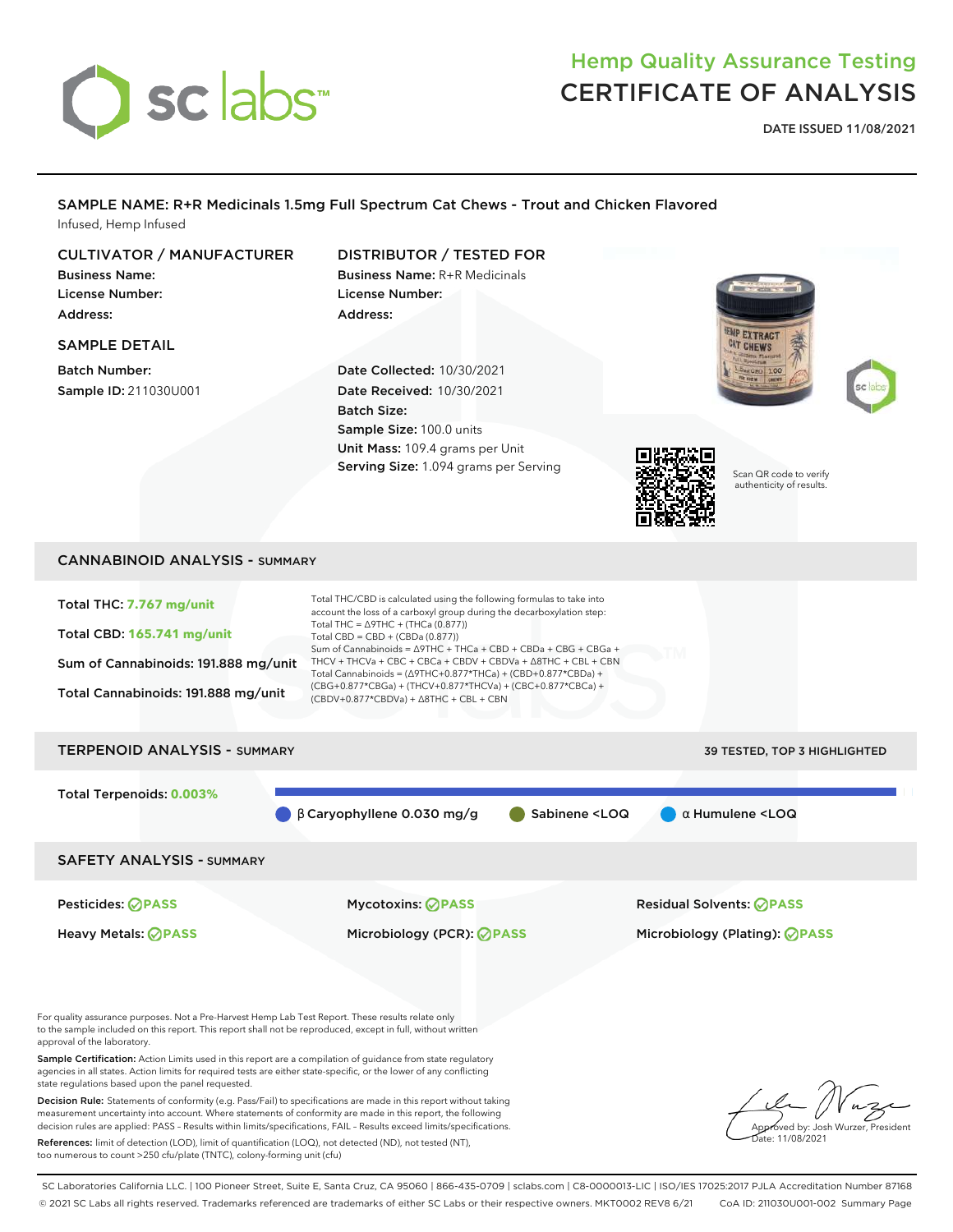

**R+R MEDICINALS 1.5MG FULL SPECTRUM CAT CHEWS - TROUT AND CHICKEN FLAVORED | DATE ISSUED 11/08/2021**



Tested by high-performance liquid chromatography with diode-array detection (HPLC-DAD).

**Method:** QSP 1157 - Analysis of Cannabinoids by HPLC-DAD

TOTAL THC: **7.767 mg/unit**

Total THC (∆9THC+0.877\*THCa)

#### TOTAL CBD: **165.741 mg/unit**

Total CBD (CBD+0.877\*CBDa)

#### TOTAL CANNABINOIDS: 191.888 mg/unit

Total Cannabinoids (Total THC) + (Total CBD) + (Total CBG) + (Total THCV) + (Total CBC) + (Total CBDV) + ∆8THC + CBL + CBN

#### TOTAL CBG: 4.376 mg/unit

Total CBG (CBG+0.877\*CBGa)

#### TOTAL THCV: ND

Total THCV (THCV+0.877\*THCVa)

#### TOTAL CBC: 11.925 mg/unit

Total CBC (CBC+0.877\*CBCa)

#### TOTAL CBDV: 2.079 mg/unit

Total CBDV (CBDV+0.877\*CBDVa)

#### **CANNABINOID TEST RESULTS -** 11/06/2021

| <b>COMPOUND</b>            | LOD/LOQ<br>(mg/g) | <b>MEASUREMENT</b><br>UNCERTAINTY (mg/g) | <b>RESULT</b><br>(mg/g) | <b>RESULT</b><br>(%) |
|----------------------------|-------------------|------------------------------------------|-------------------------|----------------------|
| <b>CBD</b>                 | 0.004 / 0.011     | ±0.0726                                  | 1.515                   | 0.1515               |
| <b>CBC</b>                 | 0.003/0.010       | ±0.0045                                  | 0.109                   | 0.0109               |
| Δ9THC                      | 0.002/0.014       | ±0.0050                                  | 0.071                   | 0.0071               |
| <b>CBG</b>                 | 0.002/0.006       | ±0.0025                                  | 0.040                   | 0.0040               |
| <b>CBDV</b>                | 0.002 / 0.012     | ±0.0010                                  | 0.019                   | 0.0019               |
| $\triangle$ 8THC           | 0.01 / 0.02       | N/A                                      | <b>ND</b>               | <b>ND</b>            |
| <b>THCa</b>                | 0.001 / 0.005     | N/A                                      | <b>ND</b>               | <b>ND</b>            |
| <b>THCV</b>                | 0.002 / 0.012     | N/A                                      | <b>ND</b>               | <b>ND</b>            |
| <b>THCVa</b>               | 0.002 / 0.019     | N/A                                      | <b>ND</b>               | <b>ND</b>            |
| <b>CBDa</b>                | 0.001 / 0.026     | N/A                                      | <b>ND</b>               | <b>ND</b>            |
| <b>CBDVa</b>               | 0.001/0.018       | N/A                                      | <b>ND</b>               | <b>ND</b>            |
| <b>CBGa</b>                | 0.002 / 0.007     | N/A                                      | <b>ND</b>               | <b>ND</b>            |
| <b>CBL</b>                 | 0.003/0.010       | N/A                                      | <b>ND</b>               | <b>ND</b>            |
| <b>CBN</b>                 | 0.001 / 0.007     | N/A                                      | <b>ND</b>               | <b>ND</b>            |
| <b>CBCa</b>                | 0.001 / 0.015     | N/A                                      | <b>ND</b>               | <b>ND</b>            |
| <b>SUM OF CANNABINOIDS</b> |                   |                                          | $1.754$ mg/g            | 0.1754%              |

#### Unit Mass: 109.4 grams per Unit / Serving Size: 1.094 grams per Serving

| ∆9THC per Unit                        | 7.767 mg/unit    |
|---------------------------------------|------------------|
| ∆9THC per Serving                     | 0.078 mg/serving |
| <b>Total THC per Unit</b>             | 7.767 mg/unit    |
| <b>Total THC per Serving</b>          | 0.078 mg/serving |
| <b>CBD</b> per Unit                   | 165.741 mg/unit  |
| <b>CBD</b> per Serving                | 1.657 mg/serving |
| <b>Total CBD per Unit</b>             | 165.741 mg/unit  |
| <b>Total CBD per Serving</b>          | 1.657 mg/serving |
| Sum of Cannabinoids per Unit          | 191.888 mg/unit  |
| Sum of Cannabinoids per Serving       | 1.919 mg/serving |
| <b>Total Cannabinoids per Unit</b>    | 191.888 mg/unit  |
| <b>Total Cannabinoids per Serving</b> | 1.919 mg/serving |



SC Laboratories California LLC. | 100 Pioneer Street, Suite E, Santa Cruz, CA 95060 | 866-435-0709 | sclabs.com | C8-0000013-LIC | ISO/IES 17025:2017 PJLA Accreditation Number 87168 © 2021 SC Labs all rights reserved. Trademarks referenced are trademarks of either SC Labs or their respective owners. MKT0002 REV8 6/21 CoA ID: 211030U001-002 Page 2 of 9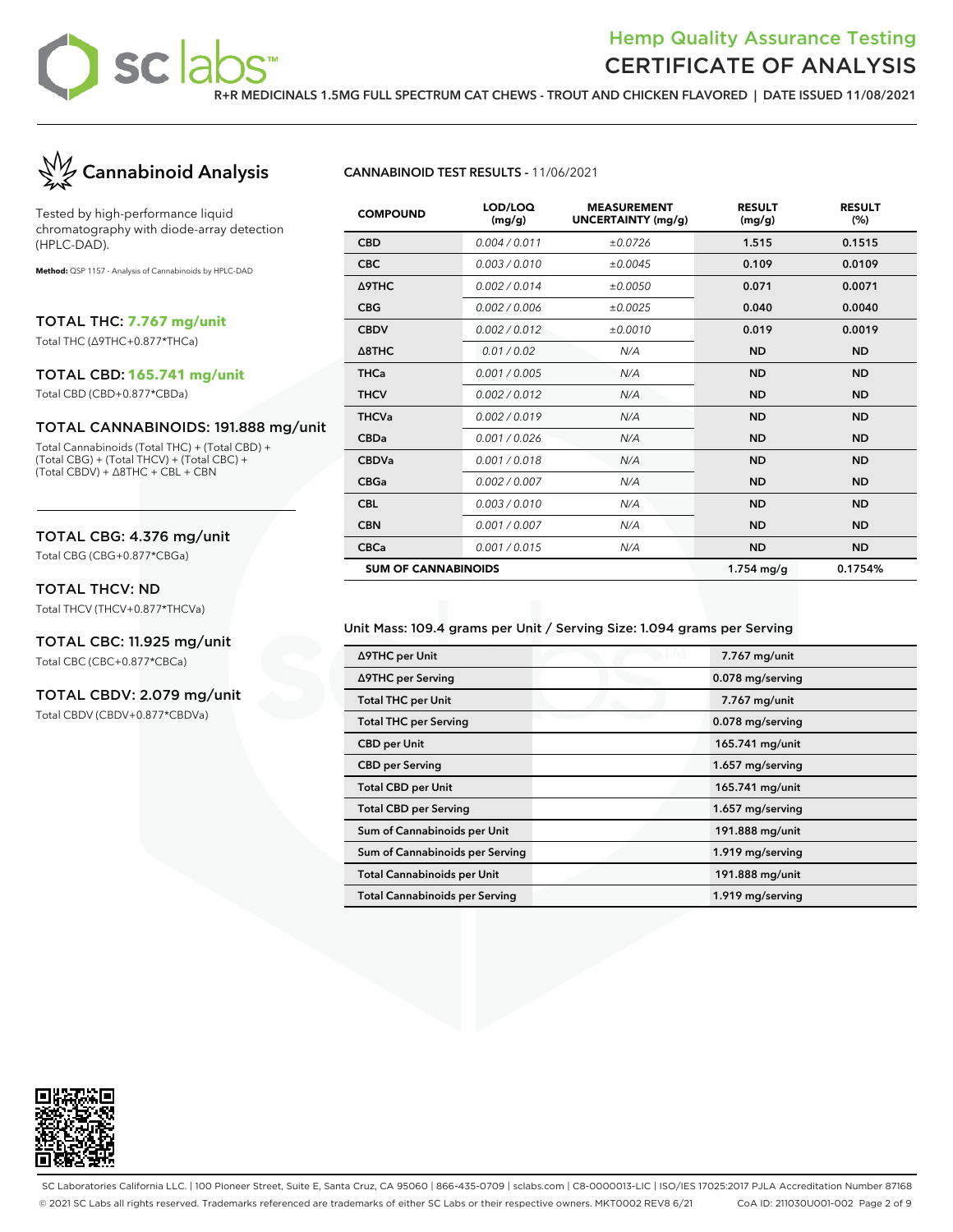**R+R MEDICINALS 1.5MG FULL SPECTRUM CAT CHEWS - TROUT AND CHICKEN FLAVORED | DATE ISSUED 11/08/2021**



Terpene analysis utilizing gas chromatographyflame ionization detection (GC-FID).

**Method:** QSP 1192 - Analysis of Terpenoids by GC-FID

#### **1** β **Caryophyllene**

A sesquiterpene with a fragrance that can be described as spicy, woody, dry, dusty and mildly sweet. It was one of the first organic compounds to fully synthesized in a laboratory and plays a role in the endocannabinoid system as it is a functional  $\mathsf{CB}_2$  receptor agonist. Found in black pepper, clove, hops, rosemary, black-jack, perilla, spicebush, Indian pennywort, celery, frankincense, vitex, parsley, marigold, tamarind...etc.

#### **2 Sabinene**

A monoterpene with a fragrance that can be described as woody, citrusy, piney and spicy. Found in Norway spruce, holm oak, black pepper, carrot seed, nutmeg, bay laurel, horsewood...etc.

#### **3** α **Humulene**

Also known as α-caryophyllene, it is an isomer of the sesquiterpene β-Caryophyllene which frequently occurs in nature with many aromatic plants across the globe. It has a fragrance that can be described as earthy or musky with spicy undertones. Found in hops, forskohlii, skullcaps, basil, nutmeg, cloves, sage, cotton, tamarind, black pepper, guava, Scotch pine...etc.



#### **TERPENOID TEST RESULTS -** 11/01/2021

| <b>COMPOUND</b>           | LOD/LOQ<br>(mg/g) | <b>MEASUREMENT</b><br>UNCERTAINTY (mg/g) | <b>RESULT</b><br>(mg/g)                          | <b>RESULT</b><br>(%) |
|---------------------------|-------------------|------------------------------------------|--------------------------------------------------|----------------------|
| $\beta$ Caryophyllene     | 0.004 / 0.012     | ±0.0011                                  | 0.030                                            | 0.0030               |
| Sabinene                  | 0.004 / 0.014     | N/A                                      | <loq< th=""><th><math>&lt;</math>LOQ</th></loq<> | $<$ LOQ              |
| $\alpha$ Humulene         | 0.009 / 0.029     | N/A                                      | <loq< th=""><th><loq< th=""></loq<></th></loq<>  | <loq< th=""></loq<>  |
| Valencene                 | 0.009 / 0.030     | N/A                                      | <loq< th=""><th><loq< th=""></loq<></th></loq<>  | <loq< th=""></loq<>  |
| Guaiol                    | 0.009 / 0.030     | N/A                                      | $<$ LOQ                                          | $<$ LOQ              |
| $\alpha$ Bisabolol        | 0.008 / 0.026     | N/A                                      | <loq< th=""><th><loq< th=""></loq<></th></loq<>  | <loq< th=""></loq<>  |
| $\alpha$ Pinene           | 0.005 / 0.017     | N/A                                      | <b>ND</b>                                        | <b>ND</b>            |
| Camphene                  | 0.005 / 0.015     | N/A                                      | <b>ND</b>                                        | <b>ND</b>            |
| $\beta$ Pinene            | 0.004 / 0.014     | N/A                                      | ND                                               | <b>ND</b>            |
| <b>Myrcene</b>            | 0.008 / 0.025     | N/A                                      | ND                                               | <b>ND</b>            |
| $\alpha$ Phellandrene     | 0.006 / 0.020     | N/A                                      | <b>ND</b>                                        | <b>ND</b>            |
| 3 Carene                  | 0.005 / 0.018     | N/A                                      | <b>ND</b>                                        | <b>ND</b>            |
| $\alpha$ Terpinene        | 0.005 / 0.017     | N/A                                      | ND                                               | <b>ND</b>            |
| p-Cymene                  | 0.005 / 0.016     | N/A                                      | <b>ND</b>                                        | <b>ND</b>            |
| Limonene                  | 0.005 / 0.016     | N/A                                      | ND                                               | <b>ND</b>            |
| Eucalyptol                | 0.006 / 0.018     | N/A                                      | ND                                               | <b>ND</b>            |
| Ocimene                   | 0.011 / 0.038     | N/A                                      | <b>ND</b>                                        | <b>ND</b>            |
| $\gamma$ Terpinene        | 0.006 / 0.018     | N/A                                      | <b>ND</b>                                        | <b>ND</b>            |
| Sabinene Hydrate          | 0.006 / 0.022     | N/A                                      | ND                                               | <b>ND</b>            |
| Fenchone                  | 0.009 / 0.028     | N/A                                      | <b>ND</b>                                        | <b>ND</b>            |
| Terpinolene               | 0.008 / 0.026     | N/A                                      | ND                                               | <b>ND</b>            |
| Linalool                  | 0.009 / 0.032     | N/A                                      | ND                                               | <b>ND</b>            |
| Fenchol                   | 0.010 / 0.034     | N/A                                      | <b>ND</b>                                        | <b>ND</b>            |
| (-)-Isopulegol            | 0.005 / 0.016     | N/A                                      | <b>ND</b>                                        | <b>ND</b>            |
| Camphor                   | 0.006 / 0.019     | N/A                                      | ND                                               | <b>ND</b>            |
| Isoborneol                | 0.004 / 0.012     | N/A                                      | <b>ND</b>                                        | <b>ND</b>            |
| <b>Borneol</b>            | 0.005 / 0.016     | N/A                                      | ND                                               | <b>ND</b>            |
| Menthol                   | 0.008 / 0.025     | N/A                                      | ND                                               | <b>ND</b>            |
| <b>Terpineol</b>          | 0.016 / 0.055     | N/A                                      | <b>ND</b>                                        | <b>ND</b>            |
| <b>Nerol</b>              | 0.003 / 0.011     | N/A                                      | ND                                               | <b>ND</b>            |
| Citronellol               | 0.003 / 0.010     | N/A                                      | ND                                               | ND                   |
| R-(+)-Pulegone            | 0.003 / 0.011     | N/A                                      | <b>ND</b>                                        | <b>ND</b>            |
| Geraniol                  | 0.002 / 0.007     | N/A                                      | ND                                               | <b>ND</b>            |
| <b>Geranyl Acetate</b>    | 0.004 / 0.014     | N/A                                      | ND                                               | ND.                  |
| $\alpha$ Cedrene          | 0.005 / 0.016     | N/A                                      | <b>ND</b>                                        | <b>ND</b>            |
| trans- $\beta$ -Farnesene | 0.008 / 0.025     | N/A                                      | ND                                               | ND                   |
| Nerolidol                 | 0.009 / 0.028     | N/A                                      | ND                                               | ND                   |
| Caryophyllene Oxide       | 0.010 / 0.033     | N/A                                      | <b>ND</b>                                        | <b>ND</b>            |
| Cedrol                    | 0.008 / 0.027     | N/A                                      | ND                                               | ND                   |
| <b>TOTAL TERPENOIDS</b>   |                   |                                          | $0.030$ mg/g                                     | 0.003%               |

SC Laboratories California LLC. | 100 Pioneer Street, Suite E, Santa Cruz, CA 95060 | 866-435-0709 | sclabs.com | C8-0000013-LIC | ISO/IES 17025:2017 PJLA Accreditation Number 87168 © 2021 SC Labs all rights reserved. Trademarks referenced are trademarks of either SC Labs or their respective owners. MKT0002 REV8 6/21 CoA ID: 211030U001-002 Page 3 of 9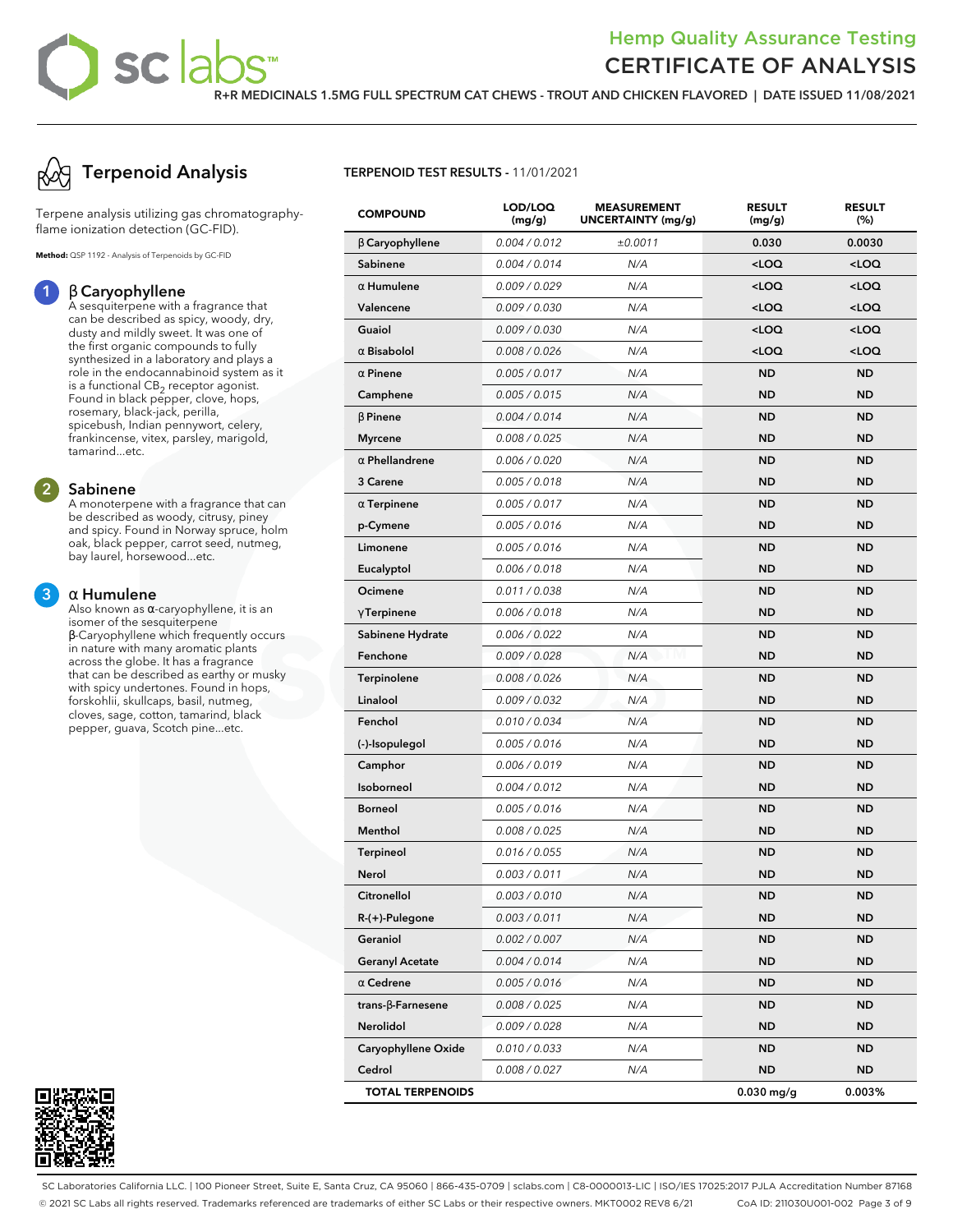**R+R MEDICINALS 1.5MG FULL SPECTRUM CAT CHEWS - TROUT AND CHICKEN FLAVORED | DATE ISSUED 11/08/2021**

## **Pesticide Analysis**

Pesticide and plant growth regulator analysis utilizing high-performance liquid chromatography-mass spectrometry (HPLC-MS) or gas chromatography-mass spectrometry (GC-MS).

sclab

\*GC-MS utilized where indicated.

**Method:** QSP 1212 - Analysis of Pesticides and Mycotoxins by LC-MS or QSP 1213 - Analysis of Pesticides by GC-MS

#### **PESTICIDE TEST RESULTS - 10/31/2021 ⊘ PASS**

| <b>COMPOUND</b>          | LOD/LOQ<br>$(\mu g/g)$ | <b>ACTION LIMIT</b><br>$(\mu q/q)$ | <b>MEASUREMENT</b><br>UNCERTAINTY $(\mu g/g)$ | <b>RESULT</b><br>(µg/g) | <b>RESULT</b> |
|--------------------------|------------------------|------------------------------------|-----------------------------------------------|-------------------------|---------------|
| <b>Abamectin</b>         | 0.032 / 0.097          | 0.07                               | N/A                                           | <b>ND</b>               | <b>PASS</b>   |
| Acephate                 | 0.006 / 0.018          | 0.05                               | N/A                                           | <b>ND</b>               | <b>PASS</b>   |
| Acequinocyl              | 0.009 / 0.027          | 0.03                               | N/A                                           | <b>ND</b>               | <b>PASS</b>   |
| Acetamiprid              | 0.016 / 0.049          | 0.05                               | N/A                                           | <b>ND</b>               | <b>PASS</b>   |
| Aldicarb                 | 0.030 / 0.090          | 0.1                                | N/A                                           | ND                      | <b>PASS</b>   |
| Allethrin                | 0.030 / 0.092          | 0.1                                | N/A                                           | <b>ND</b>               | <b>PASS</b>   |
| Atrazine                 | 0.006 / 0.019          | 0.025                              | N/A                                           | <b>ND</b>               | <b>PASS</b>   |
| Azadirachtin             | 0.082 / 0.248          | 0.5                                | N/A                                           | ND                      | <b>PASS</b>   |
| Azoxystrobin             | 0.003 / 0.009          | 0.01                               | N/A                                           | <b>ND</b>               | <b>PASS</b>   |
| Benzovindiflupyr         | 0.003 / 0.009          | 0.01                               | N/A                                           | <b>ND</b>               | <b>PASS</b>   |
| <b>Bifenazate</b>        | 0.003 / 0.009          | 0.01                               | N/A                                           | ND                      | <b>PASS</b>   |
| <b>Bifenthrin</b>        | 0.021 / 0.064          | 0.2                                | N/A                                           | <b>ND</b>               | <b>PASS</b>   |
| <b>Boscalid</b>          | 0.003/0.009            | 0.01                               | N/A                                           | <b>ND</b>               | <b>PASS</b>   |
| <b>Buprofezin</b>        | 0.006 / 0.019          | 0.02                               | N/A                                           | ND                      | <b>PASS</b>   |
| Captan                   | 0.045 / 0.135          | 3                                  | N/A                                           | <b>ND</b>               | <b>PASS</b>   |
| Carbaryl                 | 0.007 / 0.020          | 0.025                              | N/A                                           | <b>ND</b>               | <b>PASS</b>   |
| Carbofuran               | 0.003 / 0.008          | 0.01                               | N/A                                           | ND                      | <b>PASS</b>   |
| Chlorantraniliprole      | 0.006 / 0.018          | 0.02                               | N/A                                           | <b>ND</b>               | <b>PASS</b>   |
| Chlordane*               | 0.005 / 0.107          | 0.1                                | N/A                                           | <b>ND</b>               | <b>PASS</b>   |
| Chlorfenapyr*            | 0.005 / 0.015          | 0.1                                | N/A                                           | <b>ND</b>               | <b>PASS</b>   |
| Chlormequat chloride     | 0.022 / 0.066          | 3                                  | N/A                                           | <b>ND</b>               | <b>PASS</b>   |
| Chlorpyrifos             | 0.013 / 0.039          | 0.04                               | N/A                                           | <b>ND</b>               | <b>PASS</b>   |
| Clofentezine             | 0.003 / 0.009          | 0.01                               | N/A                                           | ND                      | <b>PASS</b>   |
| Clothianidin             | 0.008 / 0.025          | 0.025                              | N/A                                           | <b>ND</b>               | <b>PASS</b>   |
| Coumaphos                | 0.003 / 0.010          | 0.01                               | N/A                                           | <b>ND</b>               | <b>PASS</b>   |
| Cyantraniliprole         | 0.003 / 0.010          | 0.01                               | N/A                                           | ND                      | <b>PASS</b>   |
| Cyfluthrin               | 0.052 / 0.159          | 0.1                                | N/A                                           | <b>ND</b>               | <b>PASS</b>   |
| Cypermethrin             | 0.051 / 0.153          | 0.3                                | N/A                                           | <b>ND</b>               | <b>PASS</b>   |
| Cyprodinil               | 0.026 / 0.080          | 0.01                               | N/A                                           | ND                      | <b>PASS</b>   |
| Daminozide               | 0.026 / 0.077          | 0.1                                | N/A                                           | <b>ND</b>               | <b>PASS</b>   |
| <b>DDVP (Dichlorvos)</b> | 0.012 / 0.038          | 0.1                                | N/A                                           | <b>ND</b>               | <b>PASS</b>   |
| Deltamethrin             | 0.059/0.180            | 0.5                                | N/A                                           | ND                      | PASS          |
| Diazinon                 | 0.006 / 0.017          | 0.02                               | N/A                                           | ND                      | <b>PASS</b>   |
| Dimethoate               | 0.003 / 0.009          | 0.1                                | N/A                                           | <b>ND</b>               | <b>PASS</b>   |
| Dimethomorph             | 0.016 / 0.050          | 0.05                               | N/A                                           | ND                      | <b>PASS</b>   |
| Dinotefuran              | 0.010 / 0.030          | 0.05                               | N/A                                           | ND                      | <b>PASS</b>   |
| Diuron                   | 0.013 / 0.040          | 0.125                              | N/A                                           | <b>ND</b>               | <b>PASS</b>   |
| Dodemorph                | 0.012 / 0.035          | 0.05                               | N/A                                           | ND                      | <b>PASS</b>   |
| Endosulfan sulfate       | 0.016 / 0.048          | 0.05                               | N/A                                           | ND                      | <b>PASS</b>   |
| Endosulfan-alpha*        | 0.004 / 0.014          | 0.2                                | N/A                                           | <b>ND</b>               | <b>PASS</b>   |
| Endosulfan-beta*         | 0.006 / 0.019          | 0.05                               | N/A                                           | ND                      | <b>PASS</b>   |



Continued on next page

SC Laboratories California LLC. | 100 Pioneer Street, Suite E, Santa Cruz, CA 95060 | 866-435-0709 | sclabs.com | C8-0000013-LIC | ISO/IES 17025:2017 PJLA Accreditation Number 87168 © 2021 SC Labs all rights reserved. Trademarks referenced are trademarks of either SC Labs or their respective owners. MKT0002 REV8 6/21 CoA ID: 211030U001-002 Page 4 of 9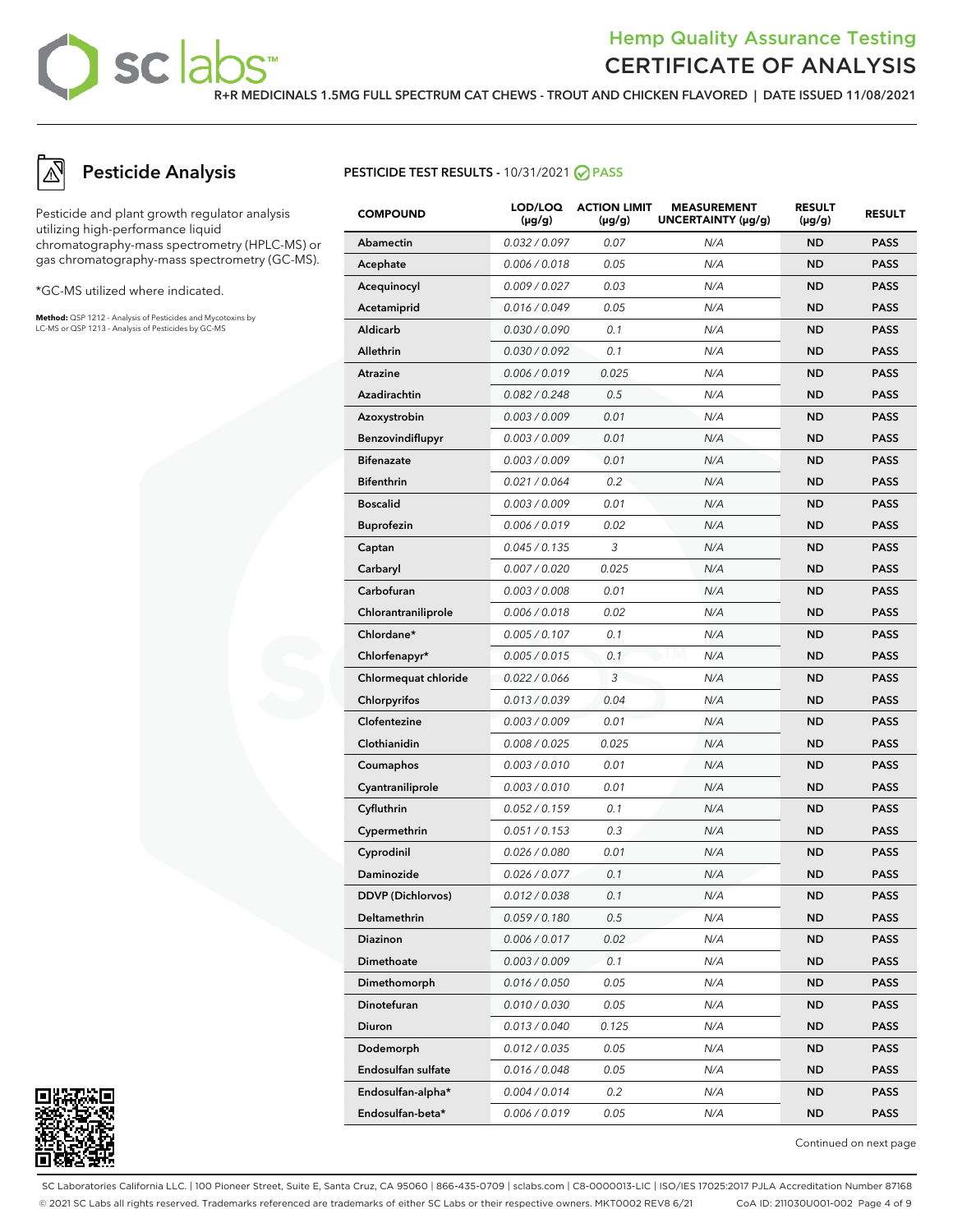sclat

#### **R+R MEDICINALS 1.5MG FULL SPECTRUM CAT CHEWS - TROUT AND CHICKEN FLAVORED | DATE ISSUED 11/08/2021**



## **Pesticide Analysis** Continued

Pesticide and plant growth regulator analysis utilizing high-performance liquid chromatography-mass spectrometry (HPLC-MS) or gas chromatography-mass spectrometry (GC-MS).

\*GC-MS utilized where indicated.

**Method:** QSP 1212 - Analysis of Pesticides and Mycotoxins by LC-MS or QSP 1213 - Analysis of Pesticides by GC-MS



| <b>COMPOUND</b>          | LOD/LOQ<br>$(\mu g/g)$ | <b>ACTION LIMIT</b><br>$(\mu g/g)$ | <b>MEASUREMENT</b><br>UNCERTAINTY $(\mu g/g)$ | <b>RESULT</b><br>$(\mu g/g)$ | <b>RESULT</b> |
|--------------------------|------------------------|------------------------------------|-----------------------------------------------|------------------------------|---------------|
| Ethoprop(hos)            | 0.003 / 0.009          | 0.01                               | N/A                                           | <b>ND</b>                    | <b>PASS</b>   |
| Etofenprox               | 0.014 / 0.042          | 0.05                               | N/A                                           | <b>ND</b>                    | <b>PASS</b>   |
| Etoxazole                | 0.007 / 0.020          | 0.01                               | N/A                                           | ND                           | PASS          |
| Etridiazole*             | 0.002 / 0.005          | 0.03                               | N/A                                           | ND                           | <b>PASS</b>   |
| Fenhexamid               | 0.003 / 0.008          | 0.125                              | N/A                                           | <b>ND</b>                    | <b>PASS</b>   |
| Fenoxycarb               | 0.003 / 0.010          | 0.01                               | N/A                                           | ND                           | <b>PASS</b>   |
| Fenpyroximate            | 0.007 / 0.020          | 0.2                                | N/A                                           | ND                           | <b>PASS</b>   |
| Fensulfothion            | 0.003 / 0.010          | 0.01                               | N/A                                           | <b>ND</b>                    | <b>PASS</b>   |
| Fenthion                 | 0.003 / 0.010          | 0.01                               | N/A                                           | ND                           | <b>PASS</b>   |
| Fenvalerate              | 0.033 / 0.099          | 0.1                                | N/A                                           | ND                           | <b>PASS</b>   |
| Fipronil                 | 0.003 / 0.010          | 0.01                               | N/A                                           | <b>ND</b>                    | <b>PASS</b>   |
| Flonicamid               | 0.007 / 0.022          | 0.025                              | N/A                                           | ND                           | <b>PASS</b>   |
| Fludioxonil              | 0.003 / 0.010          | 0.01                               | N/A                                           | ND                           | <b>PASS</b>   |
| Fluopyram                | 0.003 / 0.009          | 0.01                               | N/A                                           | <b>ND</b>                    | <b>PASS</b>   |
| Hexythiazox              | 0.003 / 0.010          | 0.01                               | N/A                                           | ND                           | PASS          |
| Imazalil                 | 0.003 / 0.009          | 0.01                               | N/A                                           | ND                           | <b>PASS</b>   |
| Imidacloprid             | 0.003 / 0.010          | 0.01                               | N/A                                           | <b>ND</b>                    | <b>PASS</b>   |
| Iprodione                | 0.077 / 0.233          | 0.5                                | N/A                                           | ND                           | <b>PASS</b>   |
| Kinoprene                | 0.077 / 0.233          | 0.5                                | N/A                                           | ND                           | <b>PASS</b>   |
| Kresoxim-methyl          | 0.006 / 0.019          | 0.02                               | N/A                                           | <b>ND</b>                    | <b>PASS</b>   |
| Malathion                | 0.003 / 0.009          | 0.02                               | N/A                                           | ND                           | PASS          |
| Metalaxyl                | 0.003 / 0.010          | 0.02                               | N/A                                           | ND                           | <b>PASS</b>   |
| Methiocarb               | 0.003 / 0.008          | 0.02                               | N/A                                           | <b>ND</b>                    | <b>PASS</b>   |
| Methomyl                 | 0.008 / 0.025          | 0.05                               | N/A                                           | ND                           | <b>PASS</b>   |
| Methoprene               | 0.172 / 0.521          | $\overline{c}$                     | N/A                                           | ND                           | <b>PASS</b>   |
| <b>Methyl parathion</b>  | 0.016 / 0.050          | 0.05                               | N/A                                           | <b>ND</b>                    | <b>PASS</b>   |
| <b>Mevinphos</b>         | 0.008 / 0.024          | 0.025                              | N/A                                           | ND                           | <b>PASS</b>   |
| <b>MGK-264</b>           | 0.015 / 0.047          | 0.05                               | N/A                                           | ND                           | <b>PASS</b>   |
| Myclobutanil             | 0.003 / 0.009          | 0.01                               | N/A                                           | ND                           | <b>PASS</b>   |
| <b>Naled</b>             | 0.021 / 0.064          | 0.1                                | N/A                                           | ND                           | <b>PASS</b>   |
| Novaluron                | 0.002 / 0.005          | 0.025                              | N/A                                           | <b>ND</b>                    | <b>PASS</b>   |
| Oxamyl                   | 0.017 / 0.051          | 0.5                                | N/A                                           | ND                           | <b>PASS</b>   |
| Paclobutrazol            | 0.003 / 0.010          | 0.01                               | N/A                                           | ND                           | <b>PASS</b>   |
| Pentachloronitrobenzene* | 0.004 / 0.012          | 0.02                               | N/A                                           | ND                           | <b>PASS</b>   |
| Permethrin               | 0.056 / 0.168          | 0.04                               | N/A                                           | ND                           | <b>PASS</b>   |
| Phenothrin               | 0.016 / 0.047          | 0.05                               | N/A                                           | ND                           | <b>PASS</b>   |
| Phosmet                  | 0.007 / 0.020          | 0.02                               | N/A                                           | ND                           | <b>PASS</b>   |
| Piperonylbutoxide        | 0.010 / 0.029          | 0.2                                | N/A                                           | <b>ND</b>                    | <b>PASS</b>   |
| Pirimicarb               | 0.015 / 0.046          | 0.01                               | N/A                                           | ND                           | <b>PASS</b>   |
| <b>Prallethrin</b>       | 0.003 / 0.009          | 0.05                               | N/A                                           | ND                           | <b>PASS</b>   |
| Propiconazole            | 0.027 / 0.080          | 0.1                                | N/A                                           | ND                           | <b>PASS</b>   |



Continued on next page

SC Laboratories California LLC. | 100 Pioneer Street, Suite E, Santa Cruz, CA 95060 | 866-435-0709 | sclabs.com | C8-0000013-LIC | ISO/IES 17025:2017 PJLA Accreditation Number 87168 © 2021 SC Labs all rights reserved. Trademarks referenced are trademarks of either SC Labs or their respective owners. MKT0002 REV8 6/21 CoA ID: 211030U001-002 Page 5 of 9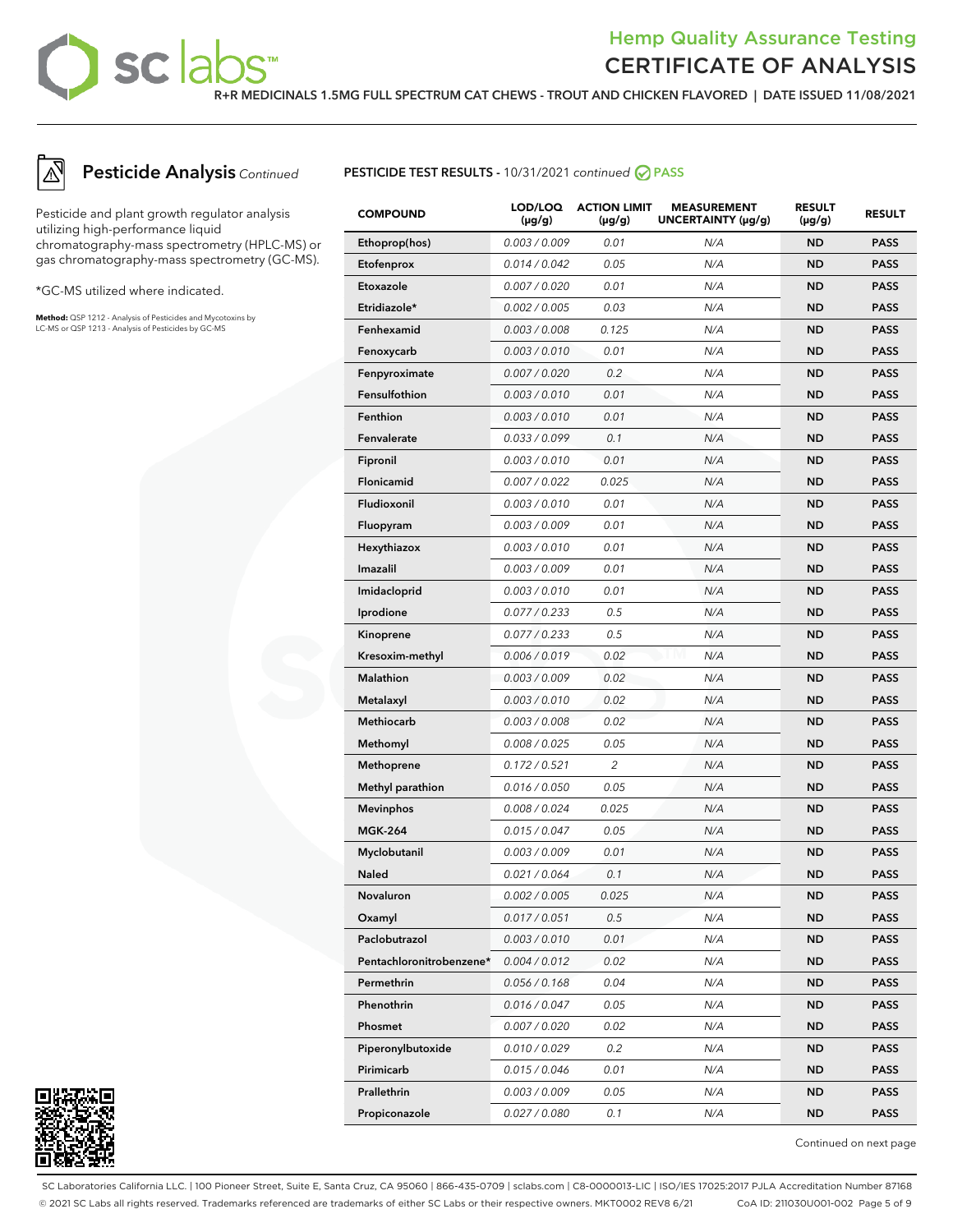sc la

### **R+R MEDICINALS 1.5MG FULL SPECTRUM CAT CHEWS - TROUT AND CHICKEN FLAVORED | DATE ISSUED 11/08/2021**



## **Pesticide Analysis** Continued

Pesticide and plant growth regulator analysis utilizing high-performance liquid chromatography-mass spectrometry (HPLC-MS) or gas chromatography-mass spectrometry (GC-MS).

\*GC-MS utilized where indicated.

**Method:** QSP 1212 - Analysis of Pesticides and Mycotoxins by LC-MS or QSP 1213 - Analysis of Pesticides by GC-MS



| <b>COMPOUND</b>     | LOD/LOQ<br>$(\mu g/g)$ | <b>ACTION LIMIT</b><br>$(\mu g/g)$ | <b>MEASUREMENT</b><br>UNCERTAINTY (µg/g) | <b>RESULT</b><br>$(\mu g/g)$ | <b>RESULT</b> |
|---------------------|------------------------|------------------------------------|------------------------------------------|------------------------------|---------------|
| Propoxur            | 0.003 / 0.008          | 0.01                               | N/A                                      | <b>ND</b>                    | <b>PASS</b>   |
| Pyraclostrobin      | 0.003/0.010            | 0.01                               | N/A                                      | <b>ND</b>                    | <b>PASS</b>   |
| Pyrethrins          | 0.016 / 0.049          | 0.05                               | N/A                                      | <b>ND</b>                    | <b>PASS</b>   |
| Pyridaben           | 0.005 / 0.017          | 0.02                               | N/A                                      | <b>ND</b>                    | <b>PASS</b>   |
| Pyriproxyfen        | 0.003 / 0.009          | 0.01                               | N/A                                      | <b>ND</b>                    | <b>PASS</b>   |
| Resmethrin          | 0.013 / 0.039          | 0.05                               | N/A                                      | <b>ND</b>                    | <b>PASS</b>   |
| Spinetoram          | 0.004 / 0.014          | 0.01                               | N/A                                      | <b>ND</b>                    | <b>PASS</b>   |
| Spinosad            | 0.004 / 0.012          | 0.01                               | N/A                                      | <b>ND</b>                    | <b>PASS</b>   |
| Spirodiclofen       | 0.031 / 0.093          | 0.25                               | N/A                                      | <b>ND</b>                    | <b>PASS</b>   |
| Spiromesifen        | 0.016 / 0.050          | 0.03                               | N/A                                      | <b>ND</b>                    | <b>PASS</b>   |
| Spirotetramat       | 0.003 / 0.010          | 0.01                               | N/A                                      | <b>ND</b>                    | <b>PASS</b>   |
| Spiroxamine         | 0.020 / 0.062          | 0.1                                | N/A                                      | <b>ND</b>                    | <b>PASS</b>   |
| Tebuconazole        | 0.003 / 0.010          | 0.01                               | N/A                                      | <b>ND</b>                    | <b>PASS</b>   |
| Tebufenozide        | 0.003 / 0.008          | 0.01                               | N/A                                      | <b>ND</b>                    | <b>PASS</b>   |
| Teflubenzuron       | 0.007 / 0.022          | 0.025                              | N/A                                      | <b>ND</b>                    | <b>PASS</b>   |
| Tetrachlorvinphos   | 0.003 / 0.008          | 0.01                               | N/A                                      | <b>ND</b>                    | <b>PASS</b>   |
| <b>Tetramethrin</b> | 0.021/0.063            | 0.1                                | N/A                                      | <b>ND</b>                    | <b>PASS</b>   |
| Thiabendazole       | 0.006 / 0.020          | 0.02                               | N/A                                      | <b>ND</b>                    | <b>PASS</b>   |
| Thiacloprid         | 0.003 / 0.009          | 0.01                               | N/A                                      | <b>ND</b>                    | <b>PASS</b>   |
| Thiamethoxam        | 0.003/0.010            | 0.01                               | N/A                                      | <b>ND</b>                    | <b>PASS</b>   |
| Thiophanate-methyl  | 0.013 / 0.040          | 0.05                               | N/A                                      | <b>ND</b>                    | <b>PASS</b>   |
| Trifloxystrobin     | 0.003 / 0.009          | 0.02                               | N/A                                      | <b>ND</b>                    | <b>PASS</b>   |

## **Mycotoxin Analysis**

Mycotoxin analysis utilizing high-performance liquid chromatography-mass spectrometry (HPLC-MS).

**Method:** QSP 1212 - Analysis of Pesticides and Mycotoxins by LC-MS

Additions<sup>1</sup> see last page

Exclusions<sup>1</sup> see last page

#### **MYCOTOXIN TEST RESULTS -** 11/01/2021 **PASS**

| <b>COMPOUND</b>        | LOD/LOQ<br>$(\mu g/kg)$ | <b>ACTION LIMIT</b><br>$(\mu g/kg)$ | <b>MEASUREMENT</b><br>UNCERTAINTY (µq/kq) | <b>RESULT</b><br>$(\mu g/kg)$ | <b>RESULT</b> |
|------------------------|-------------------------|-------------------------------------|-------------------------------------------|-------------------------------|---------------|
| <b>Aflatoxin B1</b>    | 2.0/6.0                 |                                     | N/A                                       | <b>ND</b>                     |               |
| Aflatoxin B2           | 1.8/5.6                 |                                     | N/A                                       | <b>ND</b>                     |               |
| Aflatoxin G1           | 1.0/3.1                 |                                     | N/A                                       | <b>ND</b>                     |               |
| <b>Aflatoxin G2</b>    | 1.2/3.5                 |                                     | N/A                                       | <b>ND</b>                     |               |
| <b>Total Aflatoxin</b> |                         | 20                                  |                                           | <b>ND</b>                     | <b>PASS</b>   |
| Ochratoxin A           | 6.3/19.2                | 20                                  | N/A                                       | <b>ND</b>                     | <b>PASS</b>   |



SC Laboratories California LLC. | 100 Pioneer Street, Suite E, Santa Cruz, CA 95060 | 866-435-0709 | sclabs.com | C8-0000013-LIC | ISO/IES 17025:2017 PJLA Accreditation Number 87168 © 2021 SC Labs all rights reserved. Trademarks referenced are trademarks of either SC Labs or their respective owners. MKT0002 REV8 6/21 CoA ID: 211030U001-002 Page 6 of 9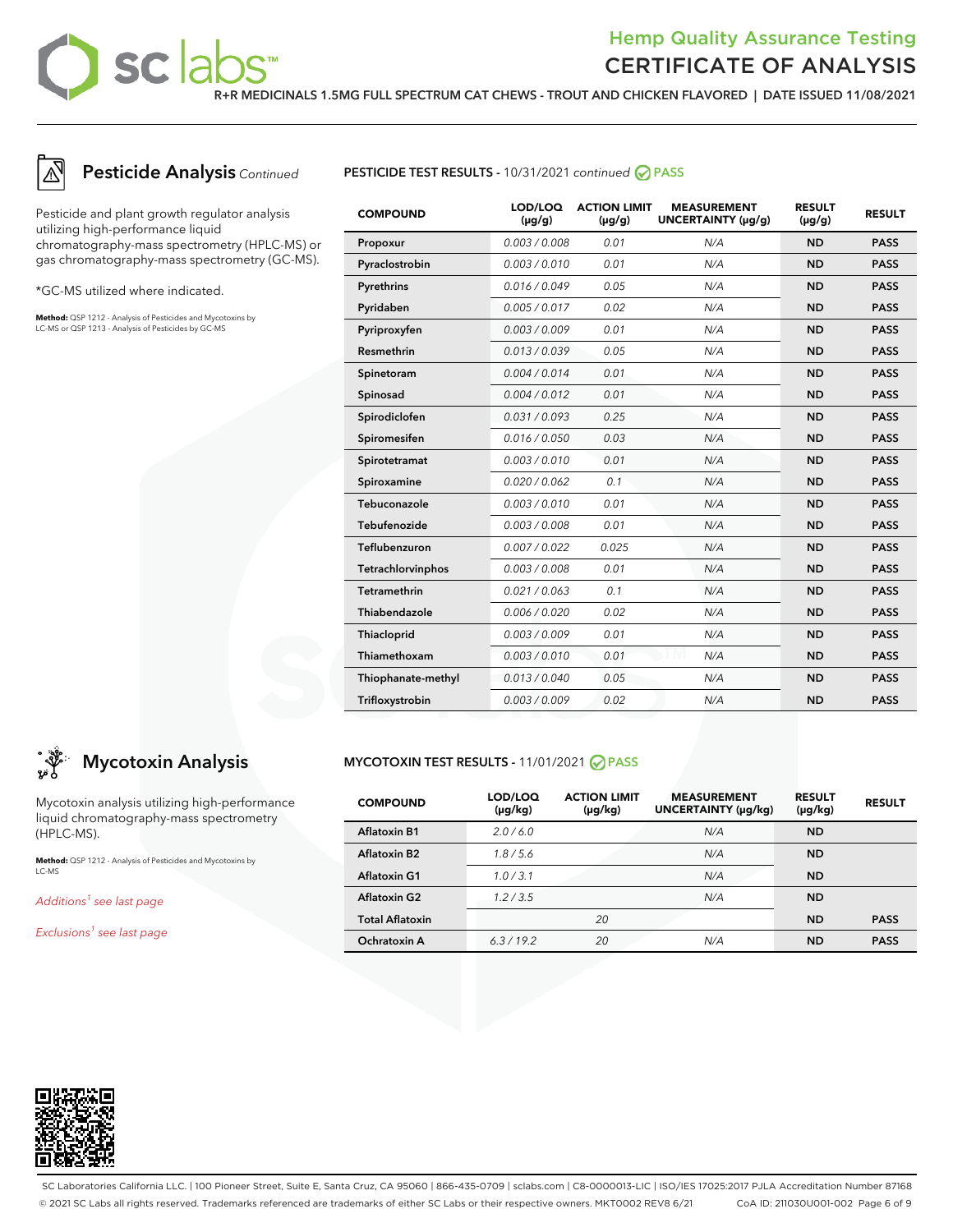**R+R MEDICINALS 1.5MG FULL SPECTRUM CAT CHEWS - TROUT AND CHICKEN FLAVORED | DATE ISSUED 11/08/2021**



Residual Solvent analysis utilizing gas chromatography-mass spectrometry (GC-MS).

**Method:** QSP 1204 - Analysis of Residual Solvents by GC-MS

#### **RESIDUAL SOLVENTS TEST RESULTS -** 11/02/2021 **PASS**

| <b>COMPOUND</b>                            | LOD/LOQ<br>$(\mu g/g)$ | <b>ACTION LIMIT</b><br>$(\mu q/q)$ | <b>MEASUREMENT</b><br>UNCERTAINTY (µg/g) | <b>RESULT</b><br>$(\mu g/g)$            | <b>RESULT</b> |
|--------------------------------------------|------------------------|------------------------------------|------------------------------------------|-----------------------------------------|---------------|
| Propane                                    | 0.133 / 0.445          | 500                                | N/A                                      | <loq< th=""><th><b>PASS</b></th></loq<> | <b>PASS</b>   |
| <b>Butane</b>                              | 0.042 / 0.141          | 2000                               | N/A                                      | <b>ND</b>                               | <b>PASS</b>   |
| Methylpropane                              | 0.04 / 0.133           | 5000                               | N/A                                      | <b>ND</b>                               | <b>PASS</b>   |
| <b>Total Butanes</b>                       |                        | 500                                |                                          | <b>ND</b>                               | <b>PASS</b>   |
| 2-Methylbutane                             | 0.065/0.216            | 5000                               | N/A                                      | <b>ND</b>                               | <b>PASS</b>   |
| 2,2-Dimethylpropane                        | 0.181 / 0.604          |                                    | N/A                                      | <b>ND</b>                               |               |
| Pentane                                    | 0.181 / 0.604          | 1000                               | N/A                                      | <b>ND</b>                               | <b>PASS</b>   |
| <b>Total Pentanes</b>                      |                        | 500                                |                                          | <b>ND</b>                               | <b>PASS</b>   |
| 2,2-Dimethylbutane                         | 0.147 / 0.488          | 290                                | N/A                                      | ND                                      | <b>PASS</b>   |
| 2,3-Dimethylbutane<br>2-Methylpentane      | 0.375/1.249            | 290                                | N/A                                      | <b>ND</b>                               | <b>PASS</b>   |
| 3-Methylpentane                            | 0.075 / 0.251          | 290                                | N/A                                      | <b>ND</b>                               | <b>PASS</b>   |
| Hexane                                     | 0.054 / 0.181          | 0                                  | N/A                                      | <b>ND</b>                               | <b>PASS</b>   |
| <b>Total Hexanes</b>                       |                        | 290                                |                                          | <b>ND</b>                               | <b>PASS</b>   |
| Cyclohexane                                | 0.091 / 0.302          | 500                                | N/A                                      | <b>ND</b>                               | <b>PASS</b>   |
| <b>Heptane</b>                             | 0.153 / 0.511          | 500                                | N/A                                      | <b>ND</b>                               | <b>PASS</b>   |
| <b>Benzene</b>                             | 0.066 / 0.221          | 0                                  | N/A                                      | <b>ND</b>                               | <b>PASS</b>   |
| Toluene                                    | 0.074/0.246            | 0                                  | N/A                                      | <b>ND</b>                               | <b>PASS</b>   |
| Cumene                                     | 0.31 / 1.033           | 70                                 | N/A                                      | <b>ND</b>                               | <b>PASS</b>   |
| 1,2-Dimethylbenzene                        | 0.239/0.797            | 2170                               | N/A                                      | <b>ND</b>                               | <b>PASS</b>   |
| 1,3-Dimethylbenzene<br>1,4-Dimethylbenzene | 0.213 / 0.71           | 2170                               | N/A                                      | <b>ND</b>                               | <b>PASS</b>   |
| Ethylbenzene                               | 0.176 / 0.586          | 2170                               | N/A                                      | <b>ND</b>                               | <b>PASS</b>   |
| <b>Total Xylenes</b>                       | 0.320 / 1.067          | 217                                | N/A                                      | <b>ND</b>                               | <b>PASS</b>   |
| Methanol                                   | 0.018 / 0.061          | 500                                | ±0.6542                                  | 8.312                                   | <b>PASS</b>   |
| Ethanol                                    | 0.129/0.429            | 1000                               | ±1.6655                                  | 22.031                                  | <b>PASS</b>   |
| 1-Propanol                                 | 0.528 / 1.759          | <i>5000</i>                        | N/A                                      | <b>ND</b>                               | <b>PASS</b>   |
| <b>Isopropyl Alcohol</b>                   | 0.064 / 0.214          | 500                                | N/A                                      | <b>ND</b>                               | <b>PASS</b>   |
| 1-Butanol                                  | 0.17 / 0.565           | 5000                               | N/A                                      | <b>ND</b>                               | <b>PASS</b>   |
| 2-Butanol                                  | 0.535 / 1.784          | <i>5000</i>                        | N/A                                      | ND                                      | <b>PASS</b>   |
| 1-Pentanol                                 | 0.379/1.262            |                                    | N/A                                      | ND                                      |               |
| Acetone                                    | 0.083 / 0.277          | 5000                               | ±0.1920                                  | 2.376                                   | <b>PASS</b>   |
| 2-Butanone                                 | 0.193 / 0.642          | 5000                               | N/A                                      | ND                                      | <b>PASS</b>   |
| Tetrahydrofuran                            | 0.22 / 0.735           | 720                                | N/A                                      | ND                                      | <b>PASS</b>   |
| <b>Ethyl ether</b>                         | 0.1 / 0.335            | 5000                               | N/A                                      | ND.                                     | <b>PASS</b>   |
| <b>Ethylene Glycol</b>                     | 31.104 / 103.68        | 620                                | N/A                                      | ND                                      | PASS          |
| 2-Ethoxyethanol                            | 1.08 / 3.599           | 160                                | N/A                                      | ND                                      | <b>PASS</b>   |
| 1,2-Dimethoxyethane                        | 1.093 / 3.645          | 100                                | N/A                                      | ND                                      | <b>PASS</b>   |
| 1,4-Dioxane                                | 0.379/1.265            | 380                                | N/A                                      | ND                                      | PASS          |
| <b>Ethylene Oxide</b>                      | 0.05 / 0.166           | 5                                  | N/A                                      | ND                                      | <b>PASS</b>   |
| Ethyl acetate                              | 0.29 / 0.967           | 1000                               | N/A                                      | ND.                                     | <b>PASS</b>   |
| <b>Isopropyl Acetate</b>                   | 0.346 / 1.153          | 5000                               | N/A                                      | ND                                      | <b>PASS</b>   |



Continued on next page

SC Laboratories California LLC. | 100 Pioneer Street, Suite E, Santa Cruz, CA 95060 | 866-435-0709 | sclabs.com | C8-0000013-LIC | ISO/IES 17025:2017 PJLA Accreditation Number 87168 © 2021 SC Labs all rights reserved. Trademarks referenced are trademarks of either SC Labs or their respective owners. MKT0002 REV8 6/21 CoA ID: 211030U001-002 Page 7 of 9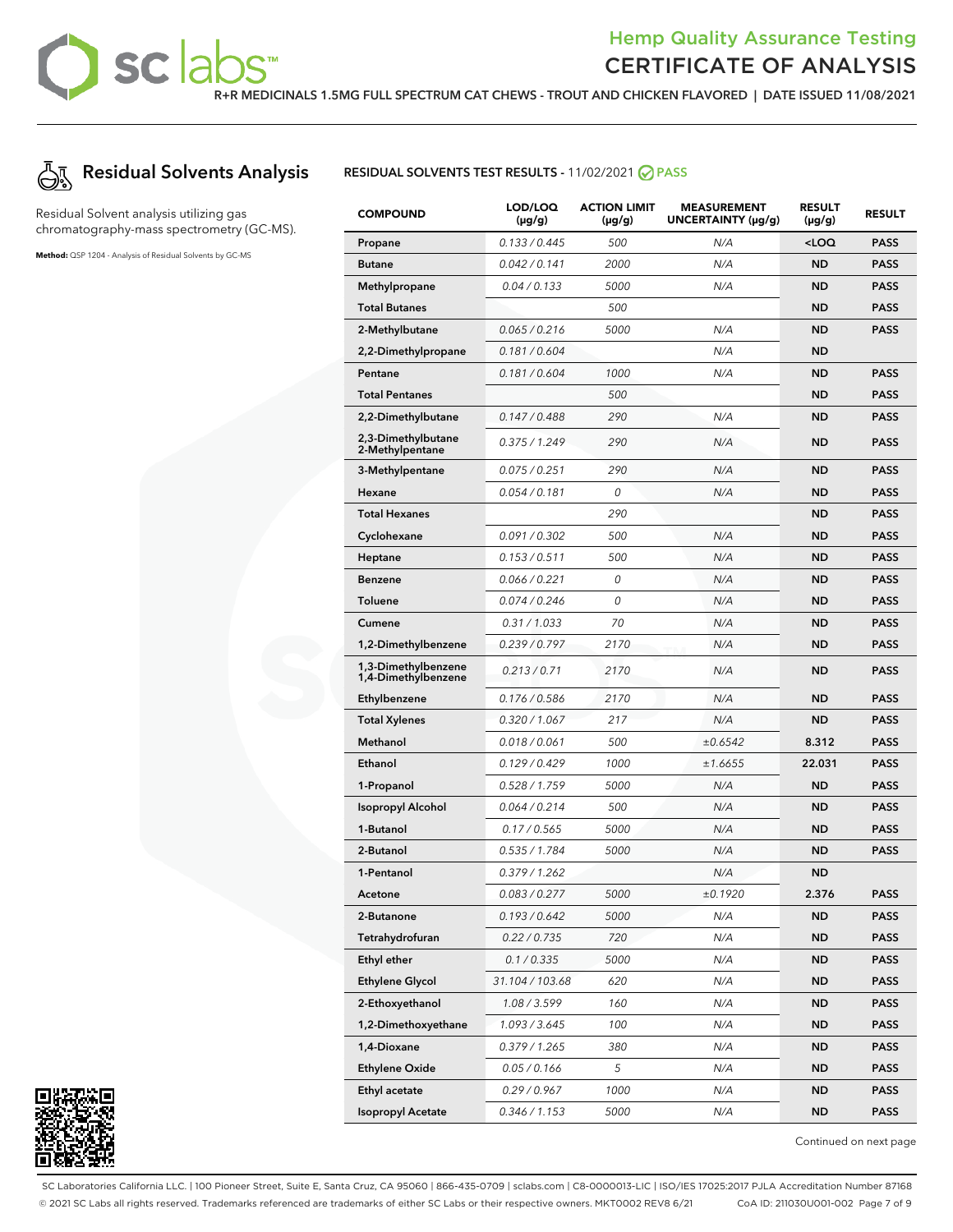

Residual Solvent analysis utilizing gas chromatography-mass spectrometry (GC-MS).

**Method:** QSP 1204 - Analysis of Residual Solvents by GC-MS

#### **RESIDUAL SOLVENTS TEST RESULTS -** 11/02/2021 continued **PASS**

| <b>COMPOUND</b>       | LOD/LOQ<br>$(\mu g/g)$ | <b>ACTION LIMIT</b><br>$(\mu g/g)$ | <b>MEASUREMENT</b><br>UNCERTAINTY (µg/g) | <b>RESULT</b><br>$(\mu g/g)$ | <b>RESULT</b> |
|-----------------------|------------------------|------------------------------------|------------------------------------------|------------------------------|---------------|
| Chloroform            | 0.1 / 0.2              | 1                                  | N/A                                      | <b>ND</b>                    | <b>PASS</b>   |
| Methylene chloride    | 0.114/0.381            | 600                                | N/A                                      | <b>ND</b>                    | <b>PASS</b>   |
| Trichloroethylene     | 0.1/0.3                | 80                                 | N/A                                      | <b>ND</b>                    | <b>PASS</b>   |
| 1.2-Dichloroethane    | 0.05/0.1               | 5                                  | N/A                                      | <b>ND</b>                    | <b>PASS</b>   |
| Sulfolane             | 11.728 / 39.094        | 160                                | N/A                                      | <b>ND</b>                    | <b>PASS</b>   |
| Dimethyl Sulfoxide    | 1.679/5.596            | 5000                               | N/A                                      | <b>ND</b>                    | <b>PASS</b>   |
| Acetonitrile          | 0.049/0.164            | 410                                | N/A                                      | <b>ND</b>                    | <b>PASS</b>   |
| Pyridine              | 0.118/0.394            | 100                                | N/A                                      | <b>ND</b>                    | <b>PASS</b>   |
| N,N-Dimethylacetamide | 0.2/0.668              | 1090                               | N/A                                      | <b>ND</b>                    | <b>PASS</b>   |
| N,N-Dimethylformamide | 0.335 / 1.116          | 880                                | N/A                                      | <b>ND</b>                    | <b>PASS</b>   |

### **Heavy Metals Analysis**

Heavy metal analysis utilizing inductively coupled plasma-mass spectrometry (ICP-MS).

**Method:** QSP 1160 - Analysis of Heavy Metals by ICP-MS

#### **HEAVY METALS TEST RESULTS -** 10/31/2021 **PASS**

| <b>COMPOUND</b> | LOD/LOQ<br>$(\mu g/g)$ | <b>ACTION LIMIT</b><br>$(\mu g/g)$ | <b>MEASUREMENT</b><br>UNCERTAINTY (µg/g) | <b>RESULT</b><br>$(\mu g/g)$ | <b>RESULT</b> |
|-----------------|------------------------|------------------------------------|------------------------------------------|------------------------------|---------------|
| Arsenic         | 0.02/0.1               | 0.42                               | ±0.01                                    | 0.4                          | <b>PASS</b>   |
| Cadmium         | 0.02/0.05              | 0.27                               | N/A                                      | $<$ LOQ                      | <b>PASS</b>   |
| Lead            | 0.04/0.1               | 0.5                                | N/A                                      | <b>ND</b>                    | <b>PASS</b>   |
| <b>Mercury</b>  | 0.002/0.01             | 0.4                                | N/A                                      | $<$ LOQ                      | <b>PASS</b>   |

## **Microbiology Analysis**

PCR AND PLATING

Analysis conducted by polymerase chain reaction (PCR) and fluorescence detection of microbiological contaminants.

**Method:** QSP 1221 - Analysis of Microbiological Contaminants

#### **MICROBIOLOGY TEST RESULTS (PCR) -** 11/06/2021 **PASS**

| <b>COMPOUND</b>                        | <b>ACTION LIMIT</b> | <b>RESULT</b> | <b>RESULT</b> |
|----------------------------------------|---------------------|---------------|---------------|
| Shiga toxin-producing Escherichia coli | Not Detected in 1q  | <b>ND</b>     | <b>PASS</b>   |
| Salmonella spp.                        | Not Detected in 1q  | <b>ND</b>     | <b>PASS</b>   |
| Candida albicans                       | Not Detected in 1q  | <b>ND</b>     | <b>PASS</b>   |
| Campylobacter spp.                     | Not Detected in 1q  | <b>ND</b>     | <b>PASS</b>   |
| Yersinia spp.                          | Not Detected in 1q  | <b>ND</b>     | <b>PASS</b>   |
| Listeria monocytogenes                 | Not Detected in 1q  | <b>ND</b>     | <b>PASS</b>   |
| Staphylococcus aureus                  | Not Detected in 1q  | <b>ND</b>     | <b>PASS</b>   |



SC Laboratories California LLC. | 100 Pioneer Street, Suite E, Santa Cruz, CA 95060 | 866-435-0709 | sclabs.com | C8-0000013-LIC | ISO/IES 17025:2017 PJLA Accreditation Number 87168 © 2021 SC Labs all rights reserved. Trademarks referenced are trademarks of either SC Labs or their respective owners. MKT0002 REV8 6/21 CoA ID: 211030U001-002 Page 8 of 9